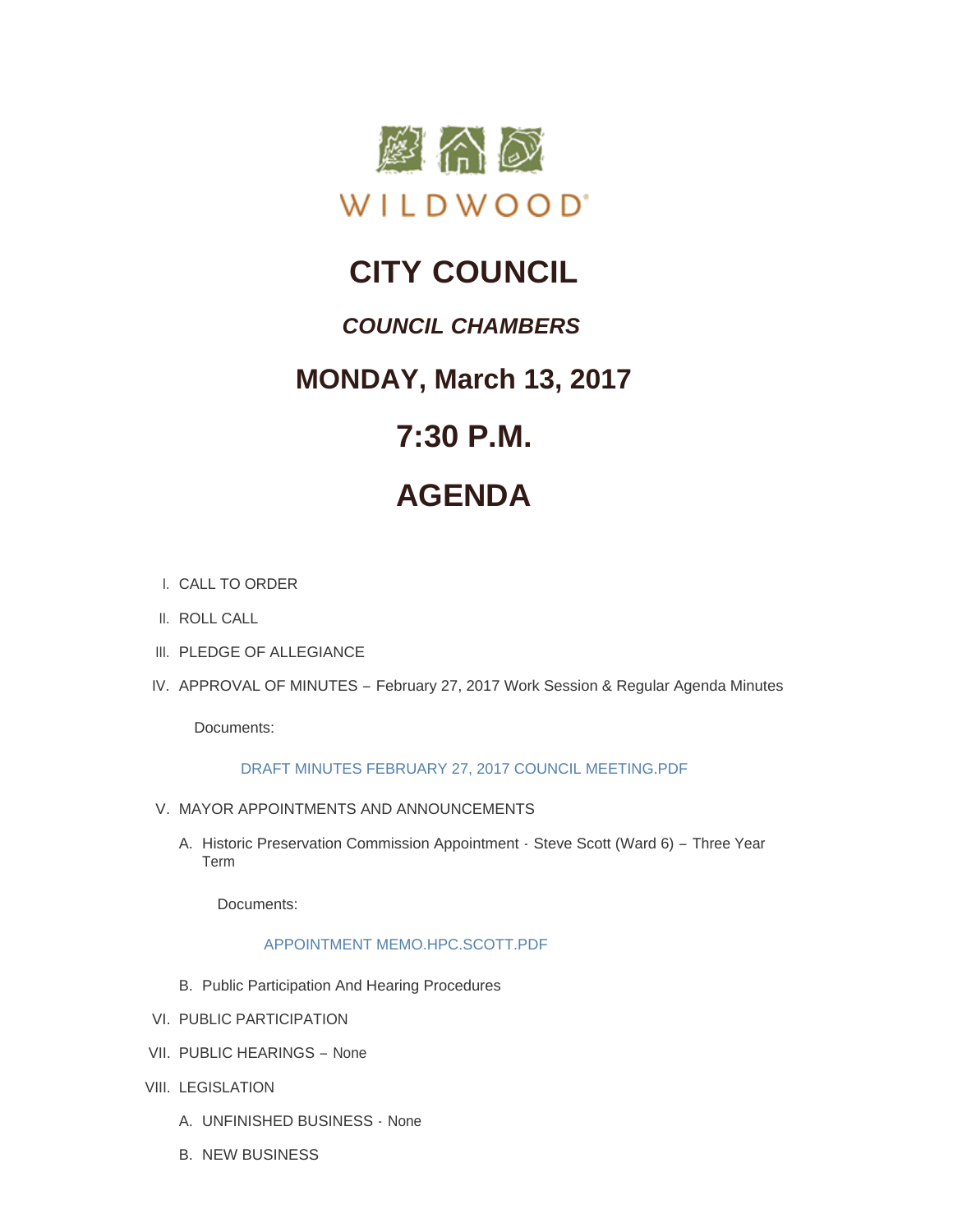#### BILL #2248 1.

AN ORDINANCE BY THE CITY COUNCIL OF THE CITY OF WILDWOOD, MISSOURI AUTHORIZING THE MAYOR OF THE CITY OF WILDWOOD, MISSOURI TO EXECUTE AN AGREEMENT WITH THE PROPERTY OWNERS OF 18633 VIXEN DRIVE (JARRELL AND DEANNA FRAILEY) FOR THE PURPOSES OF PLACING A PUBLIC UTILITY POLE ON THEIR RESPECTIVE LOT THAT WILL PROVIDE FOR HIGH-SPEED INTERNET SERVICE TO THE SURROUNDING NEIGHBORHOOD VIA BAYS ET. Recommended by the Department of Planning (First Reading) (Ward – Six) Direct Budgetary Impact: \$8,800.00 Expense

Documents:

#### [BILL 2248.PDF](http://cityofwildwood.com/AgendaCenter/ViewFile/Item/10067?fileID=14415)

BILL #2249 2.

AN ORDINANCE AUTHORIZING THE ADJUSTMENT OF A CERTAIN COMMON BOUNDARY LINE BETWEEN TWO (2) TRACTS OF LAND, TOTALING APPROXIMATELY TWENTY (20) ACRES, KNOWN AS ORIGINAL PARCELS 1 AND 2, BOTH BEING LOCATED IN U.S. SURVEYS 163 AND 164, TOWNSHIP 45 NORTH, RANGE 3 EAST, CITY OF WILDWOOD, ST. LOUIS COUNTY, MISSOURI, AND, MORE SPECIFICALLY, SITUATED ON THE SOUTH SIDE OF WILD HORSE CREEK ROAD, EAST OF STATE ROUTE 109, FOR THE PURPOSES OF CONSOLIDATING SAID PARCELS OF GROUND INTO A SINGLE LEGAL LOT OF RECORD, HEREAFTER KNOWN AS ADJUSTED TRACT A OF ROLFE FARM PLAT TWO. Recommended by the Department of Planning (First Reading) (Ward – One) Direct Budgetary Impact: None

Documents:

#### [BILL 2249.PDF](http://cityofwildwood.com/AgendaCenter/ViewFile/Item/10068?fileID=14416)

BILL #2250 3.

AN ORDINANCE BY THE CITY COUNCIL OF THE CITY OF WILDWOOD, MISSOURI AUTHORIZING THE MAYOR OF THE CITY OF WILDWOOD, MISSOURI TO ENTER INTO AN AGREEMENT WITH GEORGE AND RENE' SACKETT FOR THE MANAGEMENT AND OVERSIGHT OF A CITY-SPONSORED FARMERS MARKET FACILITY, OF WHICH SAID ENTITIES SHALL ACT AS ITS MANAGERS IN ALL ASPECTS OF THE OPERATION AND RECORD-KEEPING ASSOCIATED WITH IT, THEREBY ENABLING THIS CITY TO OFFER ANOTHER SERVICE THAT HAS BEEN IDENTIFIED BY RESIDENTS AS A PRIORITY. Recommended by the Planning/Parks Committee (First Reading) (Wards – All) Direct Budgetary Impact: \$19,000.00 Expense

Documents:

#### [BILL 2250.PDF](http://cityofwildwood.com/AgendaCenter/ViewFile/Item/10069?fileID=14417)

BILL #2251 4.

AN ORDINANCE OF THE CITY OF WILDWOOD, MISSOURI, AUTHORIZING THE MAYOR TO NEGOTIATE AND EXECUTE A CONTRACT WITH J. M. MARSCHUETZ CONSTRUCTION CO., FOR CITY-WIDE CONCRETE STREET AND SIDEWALK REPLACEMENT, INCLUDING TRAFFIC CONTROL AND OTHER INCIDENTAL ITEMS. Recommended by the Administration/Public Works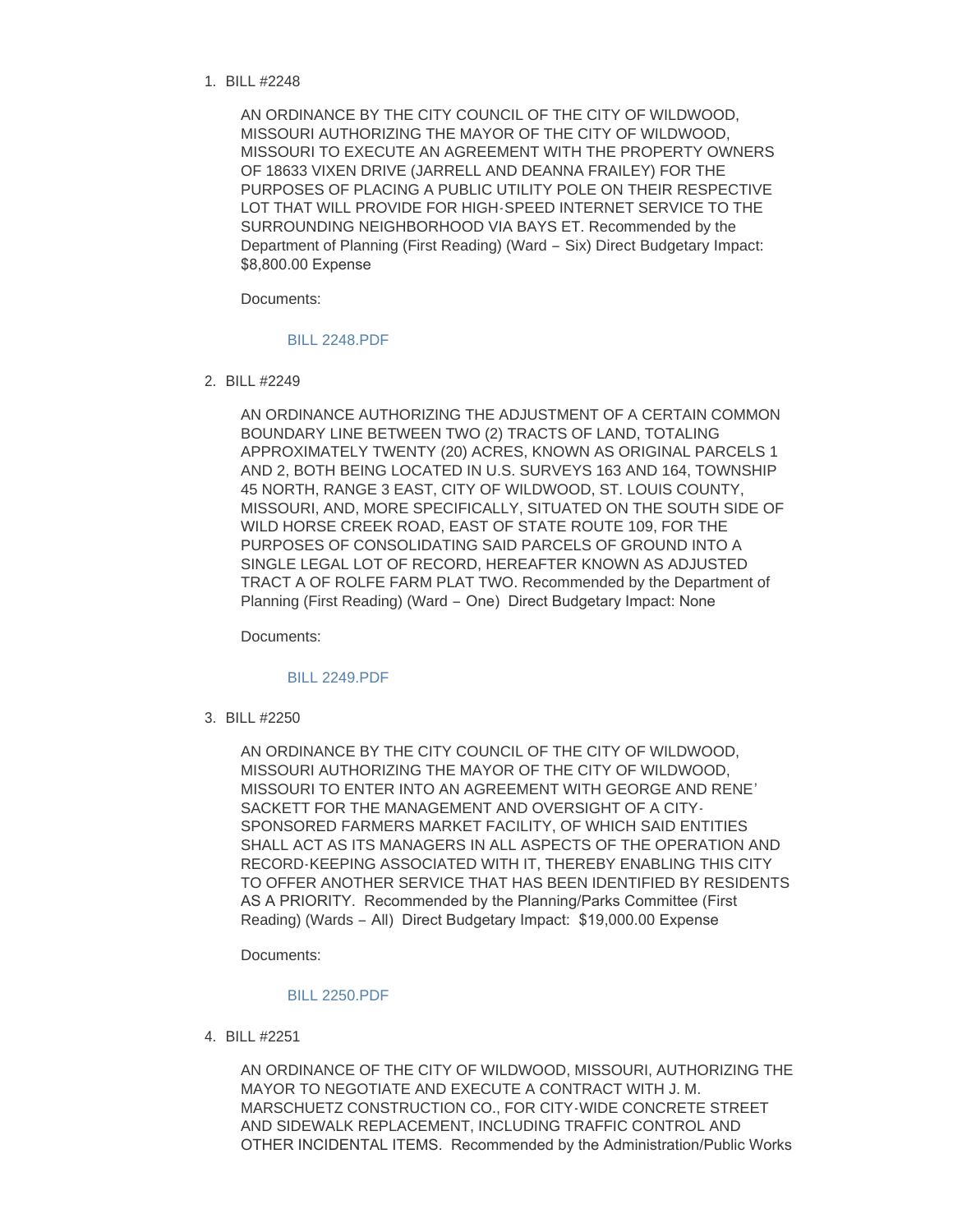Committee (First Reading) (Wards – All) Direct Budgetary Impact: \$988,023.00 Expense

Documents:

#### [BILL 2251.PDF](http://cityofwildwood.com/AgendaCenter/ViewFile/Item/10070?fileID=14418)

BILL #2252 5.

AN ORDINANCE OF THE CITY OF WILDWOOD, MISSOURI, AUTHORIZING THE MAYOR TO NEGOTIATE AND EXECUTE A CONTRACT WITH ZICK'S GREAT OUTDOORS NURSERY & LANDSCAPING COMPANY D/B/A ZICK'S GREAT OUTDOORS, FOR LANDSCAPING OF THE MEDIANS ON STRECKER ROAD NEAR TURNBERRY PLACE DRIVE IN THE CITY OF WILDWOOD, MISSOURI. Recommended by the Administration/Public Works Committee (First Reading) (Wards – Two and Four) Direct Budgetary Impact: \$33,800.50 Expense

Documents:

#### [BILL 2252.PDF](http://cityofwildwood.com/AgendaCenter/ViewFile/Item/10071?fileID=14419)

- IX. RESOLUTIONS
	- A. RESOLUTION #2017-08

 A RESOLUTION OF THE CITY COUNCIL OF THE CITY OF WILDWOOD, MISSOURI, AUTHORIZING THE CITY ADMINISTRATOR TO EXECUTE A PURCHASE ORDER FOR PAYMENT TO DOUBLE A'S TREE SERVICE, LLC FOR THE REMOVAL AND REPLACEMENT OF TREES WITHIN THE ENCLAVES AT CHERRY HILLS SUBDIVISION. Recommended by the City Administrator (Ward – Eight) Direct Budgetary Impact: \$9,230.00 Expense

Documents:

#### [RESOLUTION 2017-08.PDF](http://cityofwildwood.com/AgendaCenter/ViewFile/Item/10073?fileID=14420)

B. RESOLUTION #2017-09

 A RESOLUTION OF THE CITY COUNCIL OF THE CITY OF WILDWOOD, MISSOURI, AUTHORIZING THE MAYOR TO NEGOTIATE AND EXECUTE AN AGREEMENT WITH CB ENGINEERING, INC. d/b/a COCHRAN, FOR THE DESIGN OF PEDESTRIAN AND ADA IMPROVEMENTS ON MANCHESTER ROAD WITHIN THE CITY OF WILDWOOD. Recommended by the Administration/Public Works Committee (Wards – Seven and Eight) Direct Budgetary Impact: \$12,650.00 Expense

Documents:

#### [RESOLUTION 2017-09.PDF](http://cityofwildwood.com/AgendaCenter/ViewFile/Item/10074?fileID=14421)

C. RESOLUTION #2017-10

A RESOLUTION OF THE CITY COUNCIL OF THE CITY OF WILDWOOD, MISSOURI, AUTHORIZING THE MAYOR TO NEGOTIATE AND EXECUTE AN AGREEMENT WITH ZICK'S GREAT OUTDOORS NURSERY & LANDSCAPING COMPANY D/B/A ZICK'S GREAT OUTDOORS, FOR LANDCAPING SERVICES ON FOX CREEK ROAD WITHIN THE CITY OF WILDWOOD. Recommended by the Administration/Public Works Committee (Ward – Six) Direct Budgetary Impact: \$8,470.00 Expense